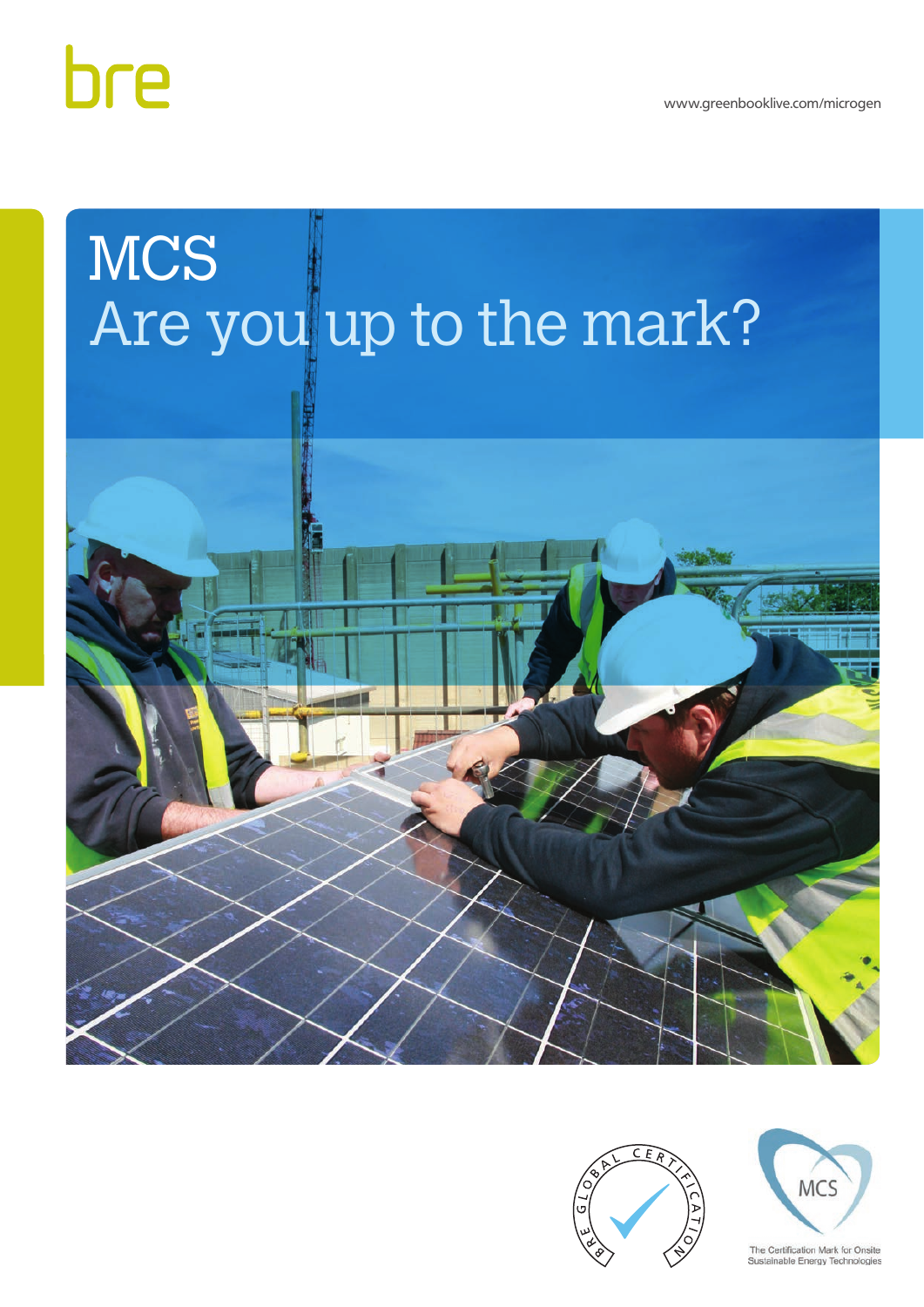# 90 years of construction research underpins, strengthens and reinforces our scheme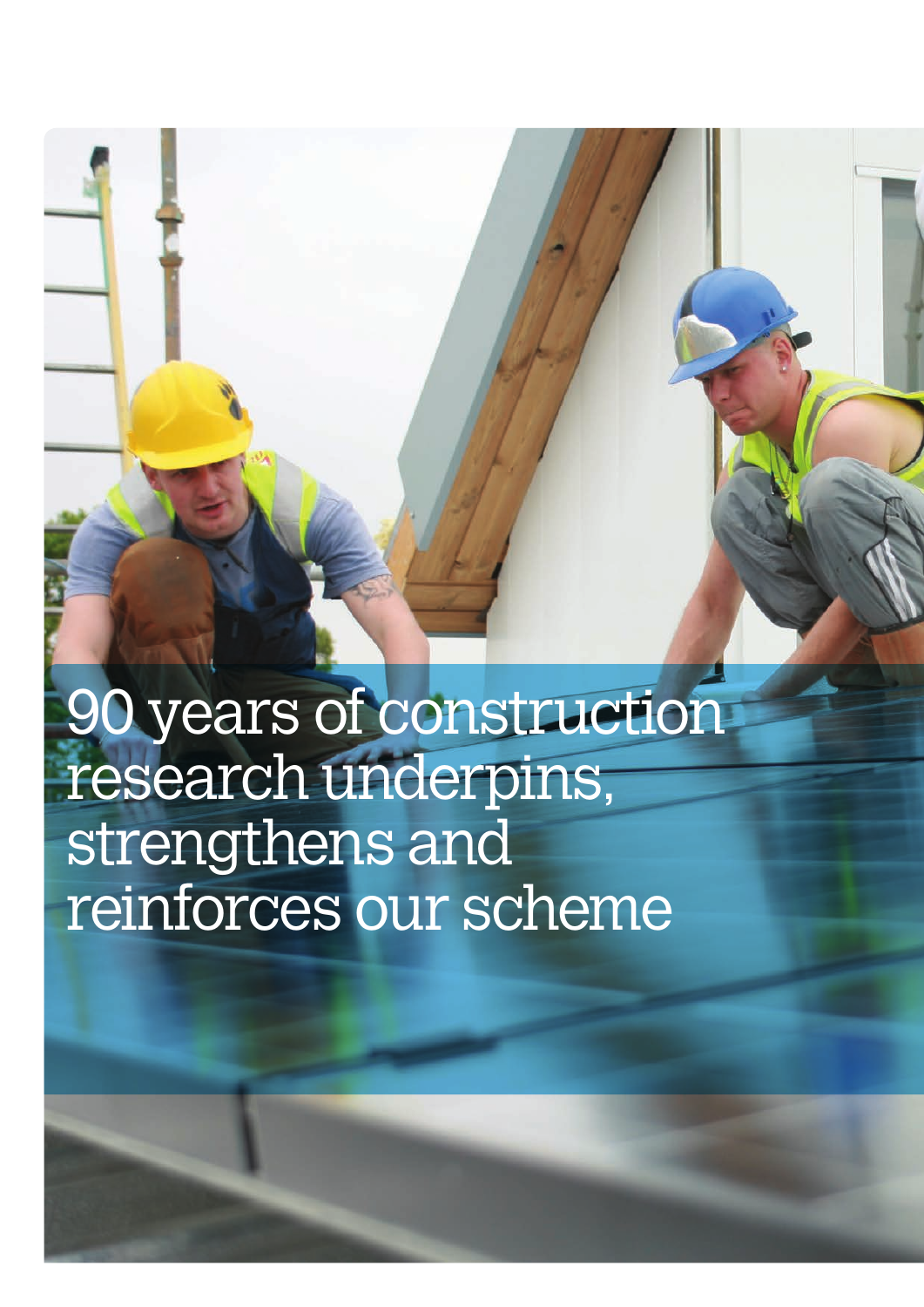

**BRE Global provides reassurance to consumers through a rigorous assessment of microgeneration products and installers against the industry Microgeneration Certification Scheme (MCS) standards**

Achieving MCS certification with BRE Global is a strong statement of your company's commitment to quality and performance.

### **Why use BRE Global for MCS certification?**

BRE Global offer UKAS accreditation including MCS 012 for the widest scope of microgeneration technologies for both products and installers. Obtaining our mark provides an extra assurance of quality and reliability.

90 years of construction research underpins. strengthens and reinforces our scheme. Our reputation as an authoritative and independent leader in the built environment impacts on the companies certified with us who are perceived as sharing the same values. Your clients will recognise that by maintaining your MCS certification through BRE Global, you are committed to quality.

MCS products and installers certificated by BRE Global are listed on Green Book Live, the unique reference source and online listing of environmental products and services. Green Book Live is used by specifiers and end users to help them identify sustainable products and services that can help reduce their impact on the environment.

MCS certification achieved through BRE Global is both rigorous and robust. Knowing that your business has met the challenge and demonstrated excellence will provide you and your clients with renewed confidence.

BRE Global are able to offer witnessed assessments against the criteria of MCS 011 that may enable us to accept reports for testing from unaccredited test labs including manufacturers own test facilities.

## **Why is MCS important?**

In order to be eligible for Feed-in Tariffs (FITs) and the Renewable Heat Incentive (RHI), it is generally a mandatory requirement that all technologies installed are MCS certificated and fitted by an MCS certificated installer .

**Product certification** involves the testing of products to the requirements set out in the MCS scheme and scheme documents. It also involves an assessment of the manufacturing processes called factory production control (FPC).

The FPC assessment confirms that the products are being manufactured in a consistent manner and are representative of the product that was submitted for testing and certification. The materials, manufacturing process and staff training are also reviewed to ensure that the product has not changed from that which was certificated.

**Installer certification** encompasses the supply, design, installation, set to work, commissioning and handover of microgeneration systems. An assessment is undertaken at the contractor's office(s) and at least one installation site to confirm that policies and procedures are being implemented that:

- Ensure consistent quality of installations
- Meet the requirements of MCS
- Ensure work is consistent with the system design

The MCS replaced the Clear Skies and PV Programme schemes and is open to companies involved in the supply, design, installation, set to work and commissioning of microgeneration systems.

## **How do I apply for BRE Global MCS Certification?**

For product and installer certification, application forms, copies of MCS scheme requirements and standards, fee sheets and other documentation:

Visit: **www.greenbooklive.com/microgen**

#### Telephone: **01923 664100**

Email: **microgeninstallers@bre.co.uk** (installers)

or **microgenproducts@bre.co.uk** (products).